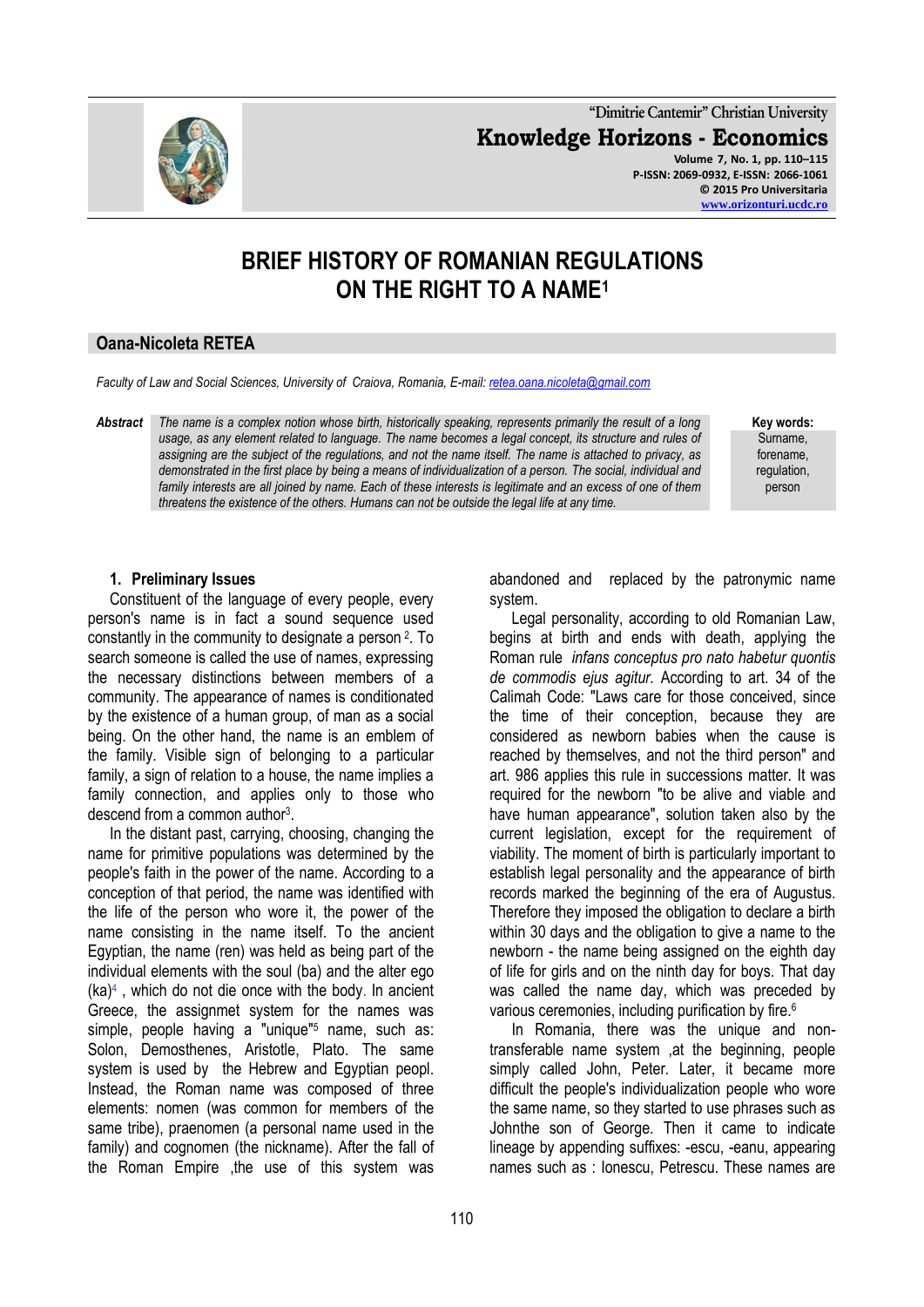the result, in principle, of the development of culture in schools and churches. 7

Legal literature has proposed several definitions, of which we retain the one that states that the name is "that attribute of the physical person which consists in the human right to be individualized, within the family and society, by the words set out in the law, in this meaning "<sup>8</sup> . Such a definition presents the failure to not reveal the essential quality of the name that of being a personal non-patrimonial right, from the class of identification attributes.

# **2. History of the Regulations on the Right to a Name**

In our country right, Organic Regulation provided that any person should have a double name, that is composed of a name and a surname. The name achieved in this way was written on the birth certificate of the person concerned<sup>9</sup>. In addition, "Romanian Civil Code of 1865 contains provisions concerning the name in Chapter II ("On Birth acts ") of Title II (On Civil Status Acts"), Book I ("About people"): art. 43 states that the birth certificate will show "to discern" the first name "which will be given at baptism" to a child and the "surname"; art. 44 para. (2) requires that "the record index of all surroundings" prepared if the child is found to show the "name that will be given to" . It is required that the civil status of persons must be individualized by their full name<sup>10</sup>.

Later on November 28, 1866 is issued the Regulation service civil status acts which in the forms attached emphasizes the need to be puted down the newborn's name and surname as well as "surname, name, age, profession and address of his father and mother" <sup>11</sup>. În plus, este reglementat un proces-verbal standard care trebuie completat de persoana care găseşte un copil. De asemenea, art. 14 din decret impune obligativitatea emiterii "buletinului de naștere" In addition, a standard protocol is regulated which must be completed by the person who finds a child. Also art. 14 of the Decree imposes the obligation of issuing a "birthday card" needed to identify the child.<sup>12</sup> If in Caragea Act, all the "registry books" on which it was meant the main events in a person's life,such as: birth, death, marriage was largely the responsibility of priests, according to the Decree of 1866 that responsibility lies on the civil status "officer" from each commune<sup>13</sup>.

The first law governing an individual whole name issue is the "special" Law from March, 1895, which offers concrete solutions for different situations, not containing "provisions scattered" <sup>14</sup> like the Code. Due to legislative provisions that were void until then it draged in serious problems. There were some foreigners who carried on a trade in a corner of the country, they went bankrupt, thenthey went to another corner of the country and Romanized theirs names, changing them comple– tely, because there was no relative formality to change the name. So Rosenfeld changed in Rosetti, Rosenzweing in Roznoveanu and Braustein in Brateanu. Although this law was fought with great talent by Delavrancea Barbu it was, however, adopted to meet the needs of those times. 15

Under this law any person must have a surname. No one was allowed to use a patronymic name other than the one that was registered in the register of civil status. If they did not had such a surname, they were forced to give a statement to the mayor of the place of origin. Thereby demonstrating that they agree to have as a surname the father's Christian name plus one of the endings "-escu" or"-eanu", being designed to differentiate name by surname. For example, if the father had the first name as "Ștefan", his son was to be called "Ștefănescu". So, most of the villagers who did not have a patronymic name formed one, thus the name acquired was written down on the birth certificate of the person.

In art. 4 states that both children legitimate and legitimated had the same legal fate bearing the surname of their father and art. 47 showes the obligatory passage in the certificate birth of the child of the surname of his father. Article 6 of the same law states that where a child was not recognized at all by any of the parents, it will be recorded in the register of civil status under two names. If, later admitted he will be able to wear the surname of the father who recognized since that time. 16 . The Law also provides the fact that the woman was taking her husband's surname once she married, name lost if she divorced.

Art. 1 of the law states that it is not possible any voluntary change of name, is illegal; but sets no penalty for changing the name. Furthermore, the same article states that the name can be changed only for "cause blessed", leaving courts free to appreciate what these causes and how they can be determined. In general, it is considered accepted a request to change the name where it was "ridiculous, obscene or immoral". Request for change of name was addressed to the Ministry of Justice, to be published in the Official Gazette and in newspapers. If in a certain time there was not any opposition, it had to be approved by the Council of Ministers. This change fully operate upon the wife and minor children if necessary<sup>17</sup>.

The name would be for the bearer, as discussed in the French doctrine, the subject of a genuine right of ownership<sup>18</sup> . Each would be the owner of his name. The idea of the patronymic name property can be seen as a vestige of the feudal system in which the surname often represented the name of the lands. Element of personality, the name is not a heritage value and can not be considered as a heritage good, susceptible of property<sup>19</sup>. The ownership right implies a relation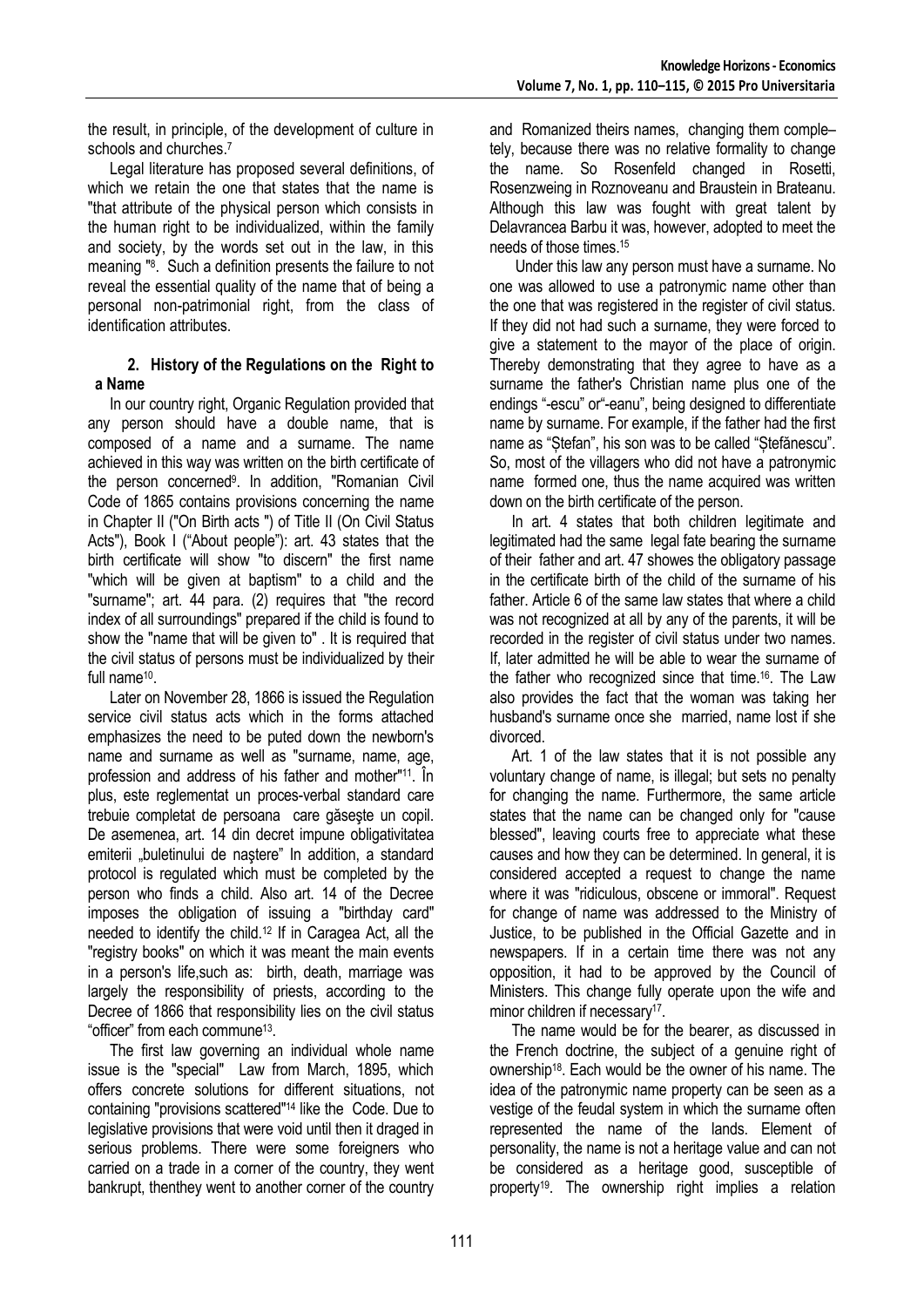between a thing and a person, this right of ownership being, according to the definition, exclusive and individual. Analyzing the situation of co-ownership by joint tenancy, we can see that the property is owned by several people but none of them has exclusive use of the property. As a result, reporting these principles to the right of ownership of the name, we find that the surname is assigned to the whole family, with situations where there are more than one family with the same surname, without being linked between them. In addition, the owner of the property right has also the right of alienation or use of the property, which demonstrates once again that the name is not susceptible of ownership.

Act of March, 1895 considered in Article 20 that the surname may be subject to a real property constituting by itself a right. Alexandresco stated that "One of the main tasks of the human personality is to have a patronymic or family name. This name is a sui generis property, which no one can uzurp" *20* . Therefore, if "the usurper would have taken a name that has no right or continue to bear a name that has been decided that it is not his, he will be followed after an order devoid of effect, by those of whose names were usurped, in front of the respective courts. Since this provision was concluded that "the right to pursue the usurper is not linked to any manifestation of particular interest, the identity of the name is sufficient to require the cessation of usurpation"<sup>21</sup>. In addition, it was believed that the public prosecutor also has the right to follow the usurper, considering that the name protection has a penal and not civil nature. So it is given to all individuals a right of action to quest others to adopt his name, without being considered the moral or material damages to such a "usurpation". Case law has established that it is necessary that the surname of the applicant to be identical to that of the defendant phonetically and spelling point of view, to be in the presence of a usurpation of name, situation that the legislature intended to remove<sup>22</sup>.

The Law above mentioned was repealed with the advent of Law no. 72 of April 1936 , law that provided uniform provisions for the entire country, establishing the procedure for resuming the Romanian names in all the provinces that were united with the country.23This stated that the legitimate child takes the surname of the father. Illegitimate child, but admitted takes the surname of his mother. Another important provision was that the married woman could add her husband's name along with his own family name. The adopted child added to his name the surname of the adopter, putting this name even before his name, if it were consented. In addition, the name change administratively it could be done only by royal decree and it had an effect on the wife and minor children. Regaining lost or alienated ancient Romanian names was approved by the Ministry of Justice.

Another regulatory was Law no. 29 from January 1942. It provided that the approval of regaining one's name is given by the court. Law no. 29 of January 1942 stated that the benefit of regaining one's name belongs only to Romanian people. The Law no. 26 from 1944<sup>24</sup> expressly provided that the court decision entrusting regaining one's name should be published in tabular form by the Ministry of Justice in the Official Gazette and only after publication, the person in question could bear the name regained. Law no. 646 from 14 of August1945<sup>25</sup> repealed Law no. 72 from 1936 and retained the previous rules relating to the acquisition of surnames by law and the administrative name change was approved by the Minister of Justice. Decree no. 54 of 10 February 1949<sup>26</sup> complements Law. 646 of 14 August 1945. It gives the right to administratively change the name not only the family name, but also the surname. To date given the surname could not be changed, his award was linked to the rite of baptism. By Decree no. 272 of 30 December 1950<sup>27</sup>, civil status is under the management, direction and control of the Department of State for Foreign Affairs, by the General Direction of the Militia (GDM). Decree no. 272 of 30 December 1950, on the name changing, provided that the name change administratively was approved of the Department of State for Foreign Affairs by D.G.M. and it had no effect on the wife and minor children.

With the Decree no.182 of October 19, 1951, was created the institution of adoption, which is actually an adoption that produces all the effects of natural parentage. Family Code came into force on February 1, 1954. This contained provitions regarding the name in article 27, article 28, article 40, article 62 and 64. According to art. 27 and 28 of the Family Code is referring to the name, only in the sense of the family name that would be used by the couple during the marriage.

In art. 12 of Decree no. 31 of 1954<sup>28</sup> regarding the name of natural and legal persons was held that "everyone has the right to a name established or acquired under the law", establishing the name structure and referring to how to change the name administratively. Provisions concerning the name contained also Decree nr.975 from 1968<sup>29</sup>. Meaning of name was used in a broader sense in both regulations, namely art. 12 of Decree no. 31 of 1954 and in art. 1 of Decree nr.975 / 1968, the name of a person comprising both family name and first name. According to these legal provisions "the name contains last name and first name" <sup>30</sup>. Likewise the expression family name was used in the old Civil Code, specifically in art. 47 and art. 312. In this sense, the family name indicates and appoints all members of a family, applying only to those who descend from a common author. Article 3 of the normative act establishes the rule that "Civil rights are protected by law."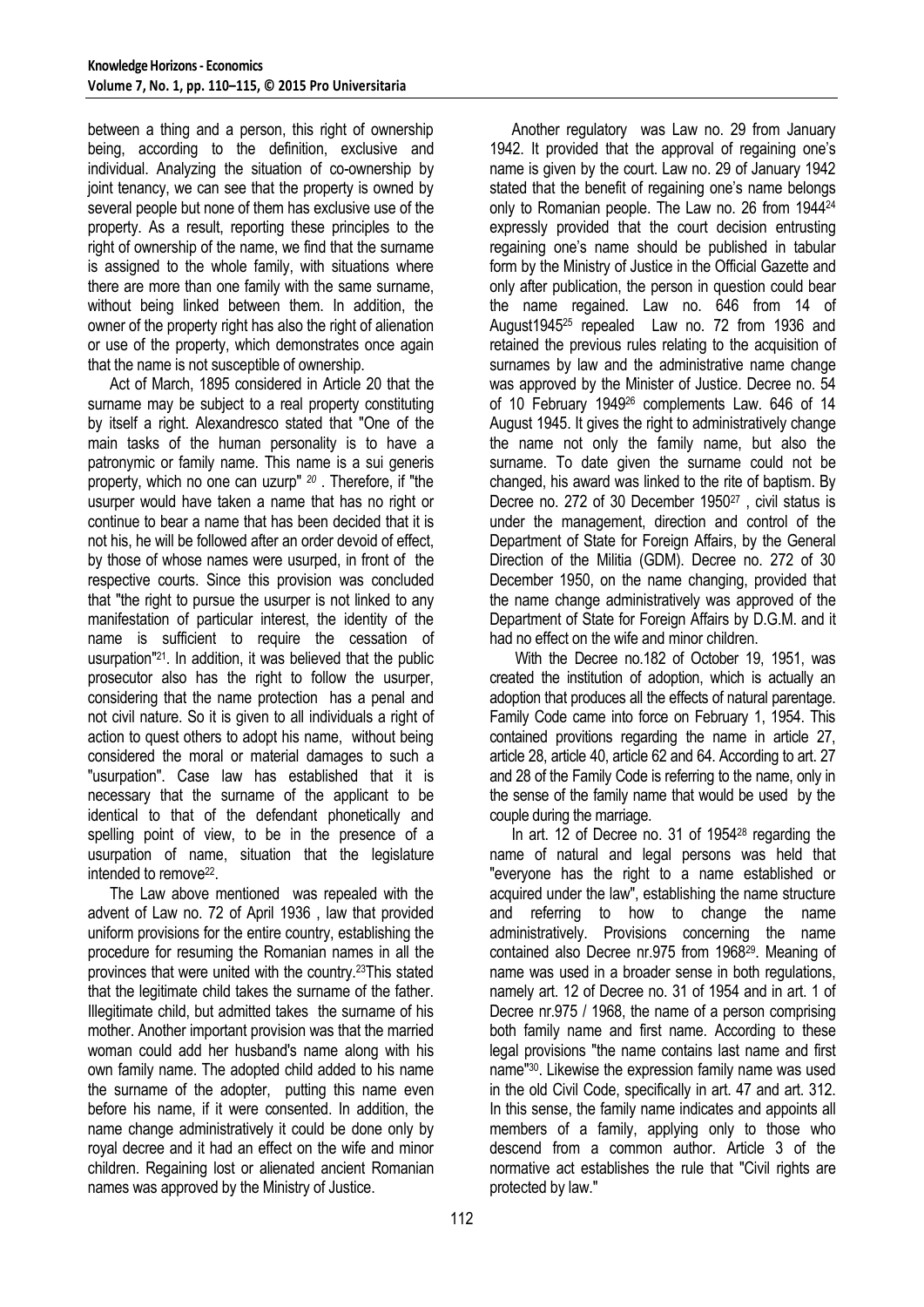The main argument supporting the concept that identification attributes ,and implicitly the names, are personal non-property rights is provided by art. 54 of the Decree 31 of 1954. "The person who has suffered damage to his right to name or pseudonym, to denomi– nation, to honor, to reputation, in his personal nonpropety right as an author of a scientific, artistic or literary, of inventor work or any other personal nonpatrimonial right,it could request the court the cessation of committing the act affecting the rights above mentioned"<sup>31</sup>.

There are also a number of other special national laws contain numerous regulations concerning the right to name such as Law 119/1996<sup>32</sup> regarding civil status updated. In accordance with art. 1 of Act 119 of 1996 on civil status, proof of all these events and activities related to the marital status of the individual, is made by authentic documents, called civil status, in the interests of the State and the individual. The voluntary nature manifests with this regulation, leaving the freedom of parents to choose their child's first name. However, the law imposes conditions that require limited intervention of public administration. Thus, in art. 18 para. (2) provides that "civil status officer may refuse registration of that name if it is made up of indecent or ridiculous words, parents could opt for a suitable name."

From the point of view of private international law in art. 14 para. (2) of Law no.  $105/1992^{33}$  on the regulation of international law stated that: "Protection against acts of infringement to name, committed in Romania, are ensured according to Romanian law".

The Romanian Government Ordinance no. 41 of 2003<sup>34</sup> , regulated the procedure for the acquisition and administratively change the names of individuals. This ordinance was approved with amendments by Law no. 323 2003<sup>35</sup> . Absolute novelty brought by the abovementioned ordinance consists in regulating express of the "main cases which the legislature considers to be reasonable grounds for changing administratively family name and first name, unlike art. 4 of Decree no. 975/1968, which was content to provide that the name change could be obtained for good reasons, not to give explanations in this regard "36.

Law 272/2004<sup>37</sup> on the protection and promotion of children's rights, as amended by art. V of Law. 257/2013 establishes in art. 9 para. (2) that every child has the right to be named immediately after birth, once it is registered. Law 273/200438on adoption includes provisions relating to the name in art.53 and art. 59. It was amended by Law no. 233/2011. Another piece of legislation regulating aspects of the name is the methodology approved by Government Decision no. 64/2011 civil status.

With the coming into force of the new Civil Code, 1 October 2011, the right to name receives wider provisions in Book I, TITLE III, Section III- Identify individuals, Section 1-Name in art.82-85. Provisions on the right to name we find in the title concerning the marriage (art.282, art.383) and in the chapter on adoption (art.473, art.470, art.482), affiliation (art.438, art. 448, article 449, art. 450) or in the chapter on parental authority (art.492) and not least in book VII of the provisions of private law, art. 2568 and art. 2576.

The name structure is established by Article 83 of the new Civil Code which provides: "The name consists of a surname and forename". In addition, art. 1 para. (1) of Government Decree no. 41/2003 <sup>39</sup> repeats the same idea and develops it in the provisions regarding the acquisition and change of individuals' names administratively. Family connections are the ones that determine that part of the name called "surname", often used in everyday speech as the expression "family name". It is acquired according to the law, without possibility of any manifestations of voluntary choice. As an exception, a limited manifestation of voluntarism is allowed when the child's parents do not share the same name. In this case, the child will bear the name agreed by the parents that may be the surname of one of them or their surnames combined. If parents cannot agree, the court of guardianship will decide according to Article 18, paragraph (3) of Law no. 119/1996 on civil status papers, republished in 2012.

Voluntarism is manifested as far as assigning the forename by the parents is concerned, designated in common speech as "Christian name". Assigning the forename is voluntary, meaning that the parents are the ones who choose their child's forename. However, the law allows, under certain conditions, limited intervention of the public authority in this area. Thus, according to art. 84 para. (2) second sentence of the new Civil Code, "the registrar must prohibit the registration of indecent, ridiculous forenames which are likely to affect the public order and the morality or interests of the child, as appropriate" .

The binary structure of the name was also provided by Article 12 para. (2) of Decree no. 31/1954, which had the same wording as that of art. 83 of the new Civil Code. Therefore, from the perspective of civil law, the name represents the reunion of two non-patrimonial civil subjective rights of an individual, the right to a surname and the right to a forename. Thus, unjustifiably, the component elements of the only right recognized as such by law, the right to a name, reached the status of independent rights. The wording of the provisions of Article 82 of the new Civil Code (text with the same wording as that of Article 12 para. (2) of Decree no. 31/1954, which states that "everyone has the right to an established name or to a name acquired according to the law") in conjunction with those of the art. 83 of the new Civil Code, allows no other interpretation than the one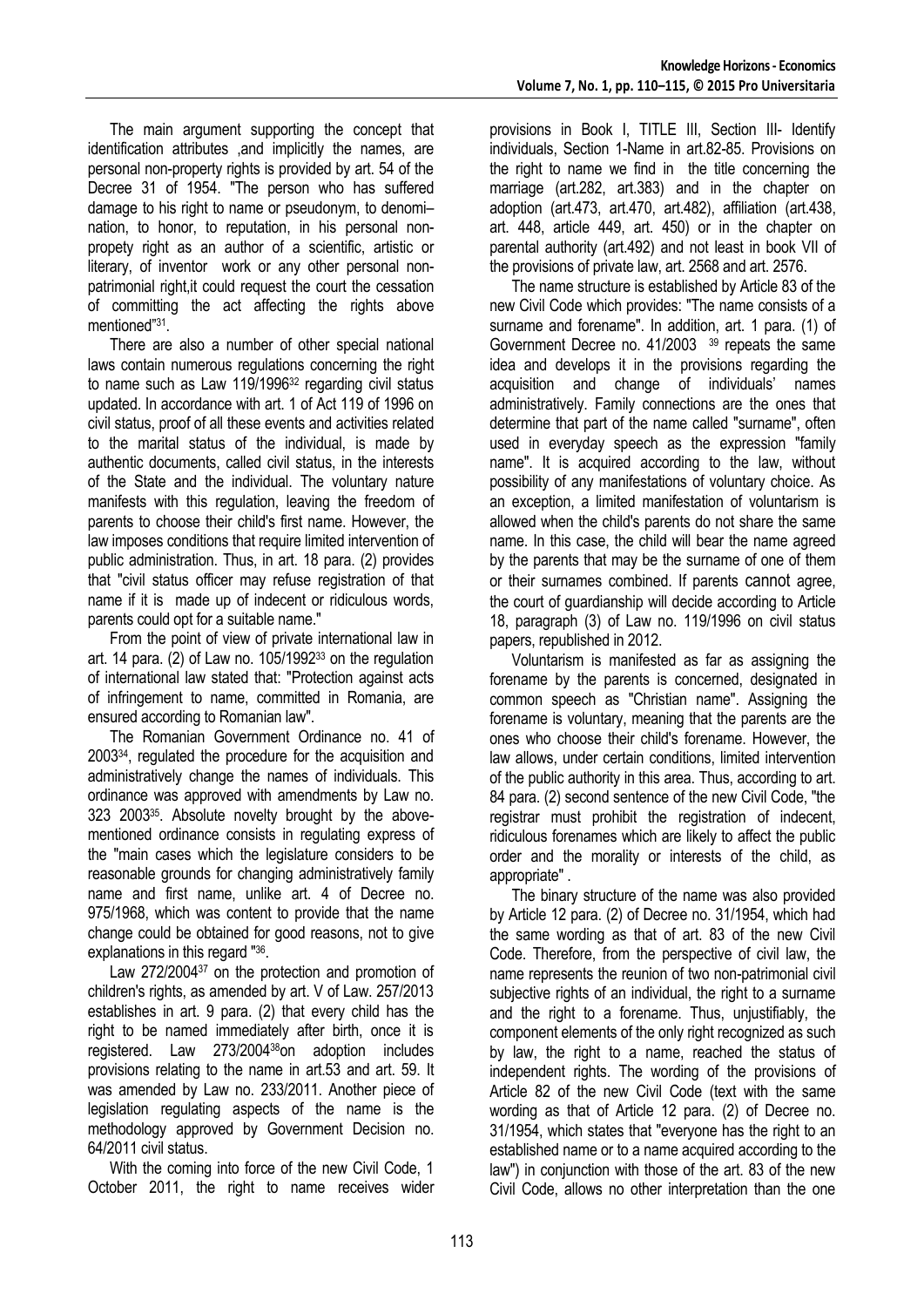according to which the surname and forename are just components of a single right: the right to a name. <sup>40</sup>

Regarding the name, para. (1) of Art.2576 from NCC provides that person's name is governed by its national law, the family name and first name are included in the area of national law. <sup>41</sup> The provisions of par. (2) of the same article is accepted that determination of the child's name at his birth is governed, by choice, by the law of the common nationality of both parents and the child or by the law of the State where the child was born and lives in childbirth. If the person has no nationality, according to par. (3), the applicable law shall be the law of the State where it has his common residence.

Establishment and change of name due to marriage, parentage or adoption are subject to the law governing non-material effects of these institutions being in the action area of personal law. In addition, the name change administratively set everything in the personal law unless another legal provision provides otherwise. Protecting name, for acts of violation of the law committed on the territory of Romania, according to the law of our country is ensured. This conflict rule established by par. (3) of art. 2576 specifies only the scope of its law, and without referring to foreign law.<sup>42</sup>

Our Civil Code draft, having as primary inspiration the Civil Code of Québec, which expressly regulates the right to a name in the category of personality rights, made referrence in an early stage to the non-property rights and regulated such rights, without specifically using the phrase "personality rights".Therefore, the new Romanian Civil Code expressly regulates in the Article 58 only the right to life, health, physical and mental integrity, dignity, the right to privacy and the right to a good image. The enumeration made by the legislator is a declarative one and there are also other rights that may be characterized as personality rights. Due to this situation, the law implementing the new Civil Code, Article 20 paragraph 9 was renamed from "Personality Rights" to "Rights of Personality", and Article 58 was further improved in the way that there are also called personality rights, "such other rights recognized by law." Therefore, we also take into consideration the rights contained in Article 59 of the new Civil Code, namely the right to a name, the right of domicile and the right targeting the civil status.43The right to a name is one of those personality rights that are simultaneously identification attributes of the person.

## **3. Conclusions**

Nowadays the name of the person and the problems imposed by its use are covered by specific provisions. Every human being, as bearer of civil subjective rights and civil liabilities should be individualized in the legal relationships in which they participate. The name, as an element or means of identifying physical persons in civil right, contributes to determining the status of the individual holder of rights and obligations in a legal relation. Humans can not be outside the legal life at no time, the individualisation of the physical person being "a permanent, general, social and personal necessity"<sup>44</sup> .

## **Bibliography**

Ch. Ionescu, *Mică enciclopedie onomastică,* Romanian Encyclopedic Publishing House, Bucharest, 1975

C. Hamangiu, I. Rossetti-Bălănescu, Al. Băicoianu, *Tratat de drept civil român,* All Beck Publishing House, Bucharest, 2002

I. Dogaru, S. Cercel, D.C. Dănișor, N. Popa, *Bazele dreptului civil, Vol. I. Teoria general*. C.H. Beck Publishing House, Bucharest, 2008

V.V.Popa, *Drept civil.Partea generală.Persoanele,* C.H.Beck Publishing House, Bucharest, 2006

Gh. Beleiu, *Drept civil român. Introducere în dreptul civil. Subiectele dreptului civil.*, Universul Juridic Publishing House, Bucharest, 2005

E. Lupan, I. Sabău-Pop, *Tratat de drept civil român,* Vol. II, Persoanele, C.H. Beck Publishig House, Bucharest, 2007

I. Dogaru, S. Cercel, *Drept civil. Persoanele,* C.H. Beck Publishig House, Bucharest, 2007

I.M.Bujoreanu, *Colecţiunea de legiuirile României vechi şi noi*, New Printing Romanian Laboratory, Bucharest, 1873

N. Titulescu, *Drept civil,* All Beck Publishig House, Bucharest,2004

G. Cornu, *Droit civil. Introduction. Les personnes. Les biens.* ed. a V-a, Montchrestien Publishing House, Paris, 1991

D. Alexandresco, *Principiile dreptului civil*, vol I., Workshops graphics Socec & CO, Bucharest, 1926

Lupulescu, *Identificarea persoanei fizice,* Lumina Lex Publishing House, Bucharest, 2002

P. Cosmovici, *Tratat de drept civil. Vol I. Partea generală*, Publisher Socialist Republic of Romania, Bucharest, 1989<sup>1</sup> [http://ww.digibuc.ro/com.](http://ww.digibuc.ro/com)

D. Lupulescu, A.M. Lupulescu, *Identificarea persoanei fizice,* Lumina Lex Publishing House, Bucharest, 2002.

E. Chelaru, *Privire critică asupra noii reglementări a numelui*, in Law Review, no.7/2003

F.A. Baias, N.R. Dominte,C. Macovei, *Noul Cod civil. Comentariu pe articole.,* C.H.Beck Publishing House, Bucharest, 2012

A.R.Tănase, *Noul Cod civil. Persoana fizică. Despre familie (art.1-186, art.252-534)*.C.H.Beck Publishing House, Bucharest, 2012.

F.A. Baias, E.Chelaru, *Noul Cod civil. Comentariu pe articole.,* C.H.Beck Publishing House, Bucharest, 2012

E. Chelaru, *Drept civil. Persoanele*. All Beck Publishing House, Bucharest, 2003